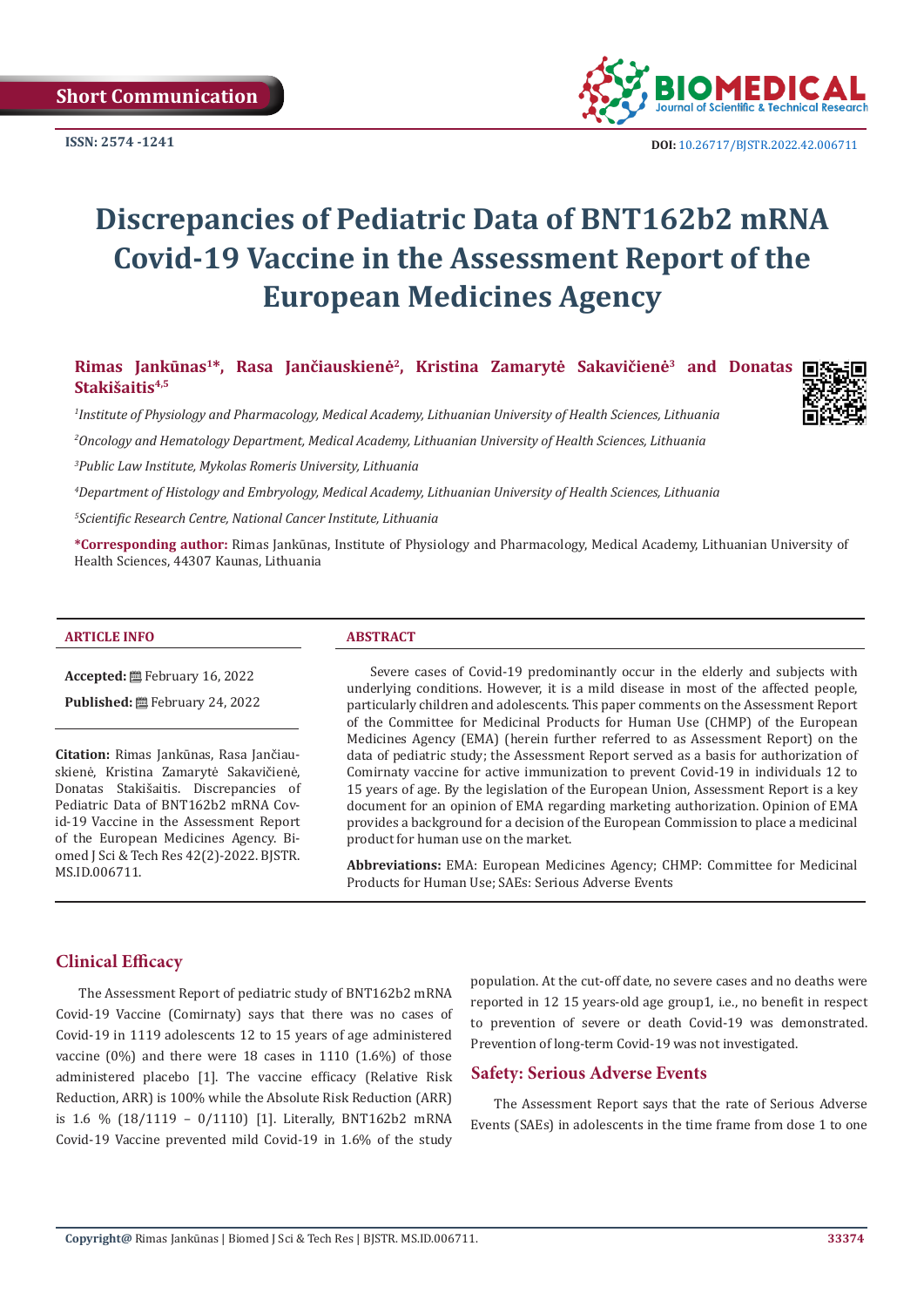month after dose 2 (until the data cut-off, 13 March 2021) was very low and similar between vaccine and placebo arms (≤0.4%).1 However, it is a misleading statement:

- **1)** Mixing an active drug arm and a control arm is unacceptable from a scientific point of view. Indeed, there were 5 serious adverse events (SAEs) in the vaccine arm and 2 SAEs in the placebo arm; serious psychiatric events were reported in 4 subjects in the vaccine arm and 0 in the placebo arm [1].
- **2)** In addition, 2 adolescents originally randomized to the placebo had life-threatening SAEs after they turned 16 years during the study and were unblinded to receive BNT162b2, [1]
- **3)** Frequency category "very low" is not consistent with the Medical Dictionary for Regulatory Activities (MedDRA). According to MedDRA, the SAEs should be classified as uncommon (frequency  $\geq 1/1,000$  to <1/100).

5 above-mentioned SAEs in adolescents of the BNT162b2 group included [1]:

- **1)** Participant No 1 had neuralgia with 3 emergency room visits beginning day 1 after dose 2 and subsequently, abdominal pain and constipation. She was diagnosed with functional abdominal pain, referred to psychology and physical therapy after which symptoms were reported as gradually improving. However, SAEs persisted after 1-month post Dose 2 and remained unresolved at the data cut-off (see follow up below),
- **2)** Participants No 2 and 3 had depression,
- **3)** Participant No 4 had concurrent anxiety and depression,
- **4)** Participant No 5 had concurrent appendicitis and focal peritonitis.

2 adolescents originally randomized to the placebo group had life-threatening SAEs after they turned 16 years of age and were unblinded to receive BNT162b2 [1]:

- **1)** Participant No 6: an anaphylactoid reaction reported 3 days after receiving the first dose of BNT162b2 with a duration of 1 day, leading to study withdrawal,
- **2)** Participant No 7: a depression reported 7 days after receiving the first dose of BNT162b2 reported as ongoing/resolved at the time of data cut-off date.

SAEs reported from after 1-month post Dose 2 up to the data cutoff date included suicidal ideation and appendicitis (each appearing in 1 participant) [1]. In participants administered placebo 2 SAEs have been reported [1]. Follow-up data, consistent with Participant No 1, was presented on 28 June 2021 during a meeting organized by Senior United States Senator from Wisconsin Ronald Harold Johnson. Stephanie de Garay described the experiences of her

daughter Maddie de Garay after the 2nd dose of the Pfizer Covid-19 vaccine in the pediatric study. Upon receiving her second dose on January 20<sup>th</sup>, over the next 24 hours, Maddie developed severe abdominal and chest pain. She had extreme pain in her fingers and toes making them turn white and cold. Later, abdominal, muscle, and nerve pain became unbearable. Additional symptoms included gastroparesis, nausea and vomiting, erratic blood pressure and heart rate, memory loss. She mixed up words, had brain fog, headaches, dizziness, fainting, and then seizures, developed verbal and motor tics. She lost feeling from the waist down and got muscle weakness, drastic changes in her vision, urinary retention and loss of bladder control, severe irregular menstrual cycles, and eventually got a nasogastric tube for her nutrition [2].

#### **Discussion**

By article 14-a (1) of the Regulation (EC) 726/2004, conditional marketing authorization for medicinal products intended for the treatment or prevention of seriously debilitating or life-threatening diseases may be granted before the submission of comprehensive clinical data [3]. However, Covid-19 is neither a debilitating nor life-threatening disease in the majority of adolescents [4]. Severe cases occur rarely, and predominantly in subjects with underlying conditions, adolescents with risk of severe disease due to underlying conditions were not specifically studied [1]. The study did not demonstrate any benefit in respect to the prevention of severe Covid-19. It demonstrated more SAEs instead: 5 adolescents in the BNT162b2 group reported any SAE from Dose 1 to the data cut-off date up to 1 month after Dose 2. Two adolescents originally randomized to the placebo group had life-threatening SAEs after they turned 16 years during the study and were unblinded to receive BNT162b2. These SAEs are not included in the benefitrisk assessment of the Assessment Report [1]. By the report of the Centers for Disease Control and Prevention from 1 March 2020 to 24 April 2021, the cumulative Covid-19–associated adolescent hospitalization rate was 49.9 per 100,000.2 If we assume that vaccines prevent all cases of severe Covid-19 (49.9/100,000), the absolute risk reduction is 0.05%, i.e., 2000 vaccinations might prevent 1 hospitalization. This means that effectiveness in respect to the risk of hospitalization was about 10 times lower than the frequency of SAEs (by definition, SAE results in death, is lifethreatening, requires hospitalization or prolongation of existing hospitalization, results in persistent or significant disability or incapacity, or a congenital anomaly/birth defect) [4].

COVID-19 pandemics did not increase pediatric mortality in EUROMOMO countries. Instead, pediatric mortality steadily decreased from spring 2020 until June 2021, i.e., beginning of the pediatric vaccination against COVID-19 [5]. Time relation does not mean causation but still should be considered. The pediatric study did not provide data to what extent vaccination provides protection